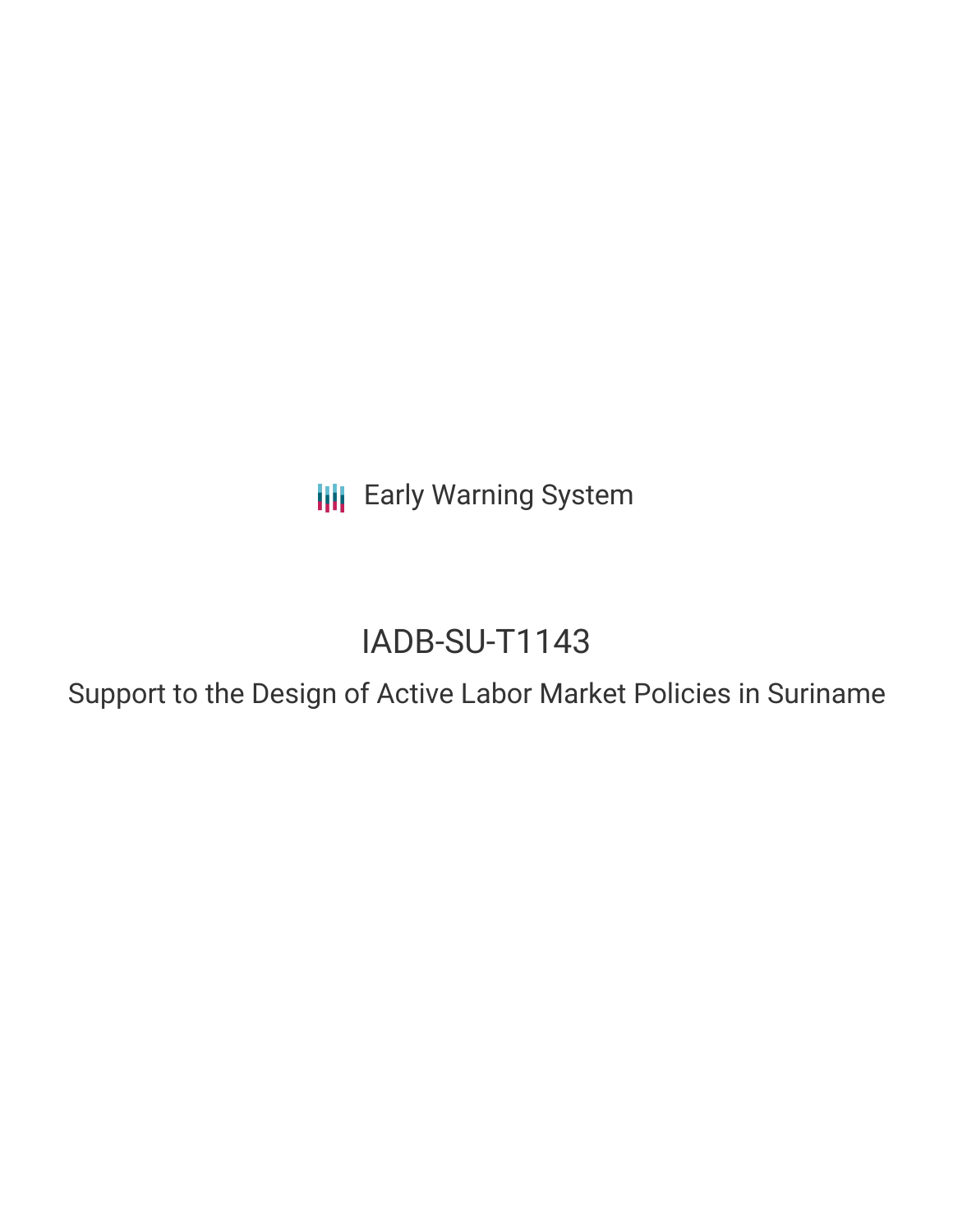

### **Quick Facts**

| <b>Countries</b>               | Suriname                               |
|--------------------------------|----------------------------------------|
| <b>Specific Location</b>       |                                        |
| <b>Financial Institutions</b>  | Inter-American Development Bank (IADB) |
| <b>Status</b>                  | Approved                               |
| <b>Bank Risk Rating</b>        | U                                      |
| <b>Voting Date</b>             | 2021-11-19                             |
| <b>Borrower</b>                | Goverment of Suriname                  |
| <b>Sectors</b>                 | <b>Education and Health</b>            |
| <b>Investment Type(s)</b>      | <b>Advisory Services</b>               |
| <b>Investment Amount (USD)</b> | $$0.20$ million                        |
| <b>Project Cost (USD)</b>      | \$0.20 million                         |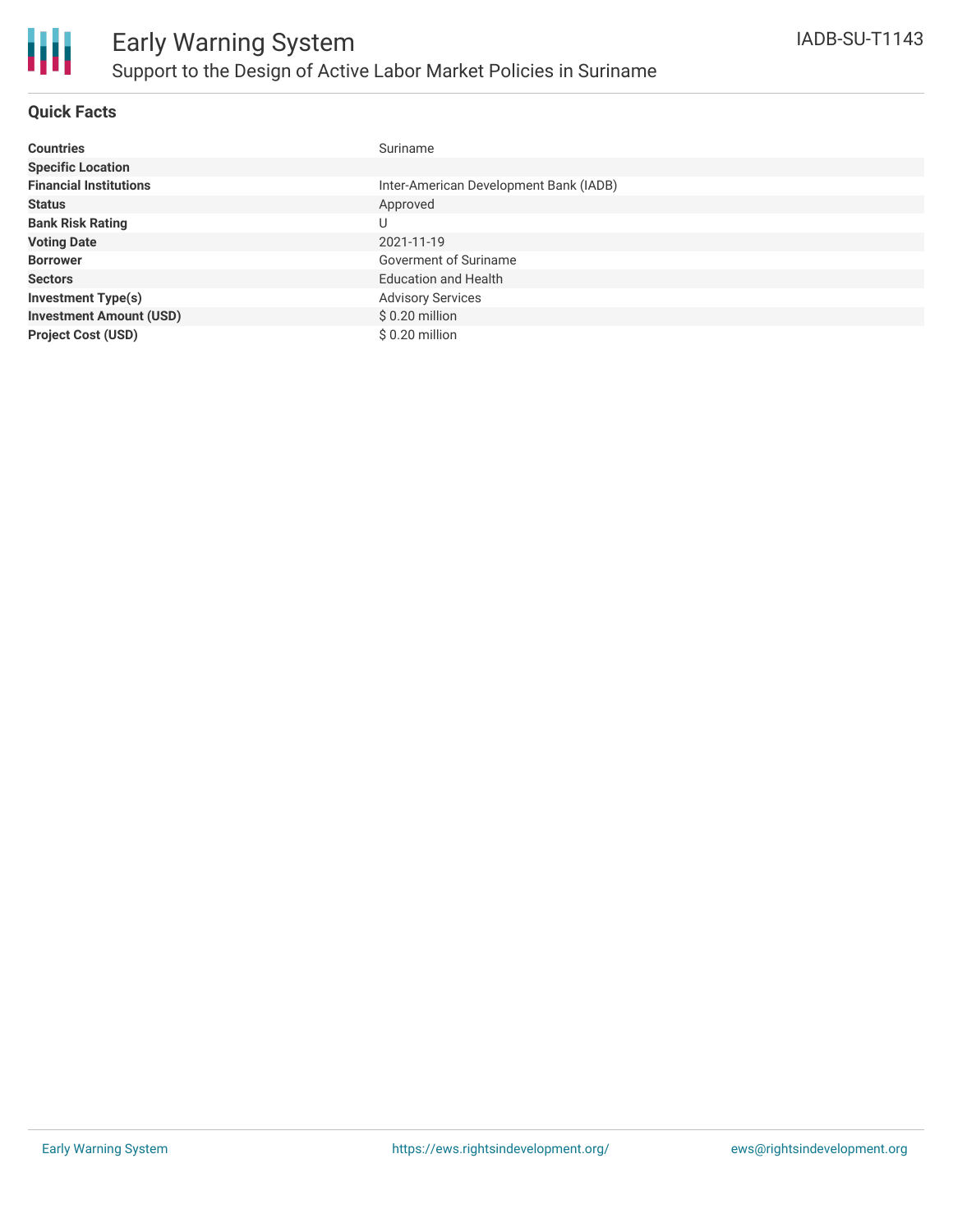

## **Project Description**

The objective of this technical cooperation (TC) is to provide support to the Government of Suriname to increase the rate of formal employment in the country, with a special focus on employment of vulnerable populations in green jobs.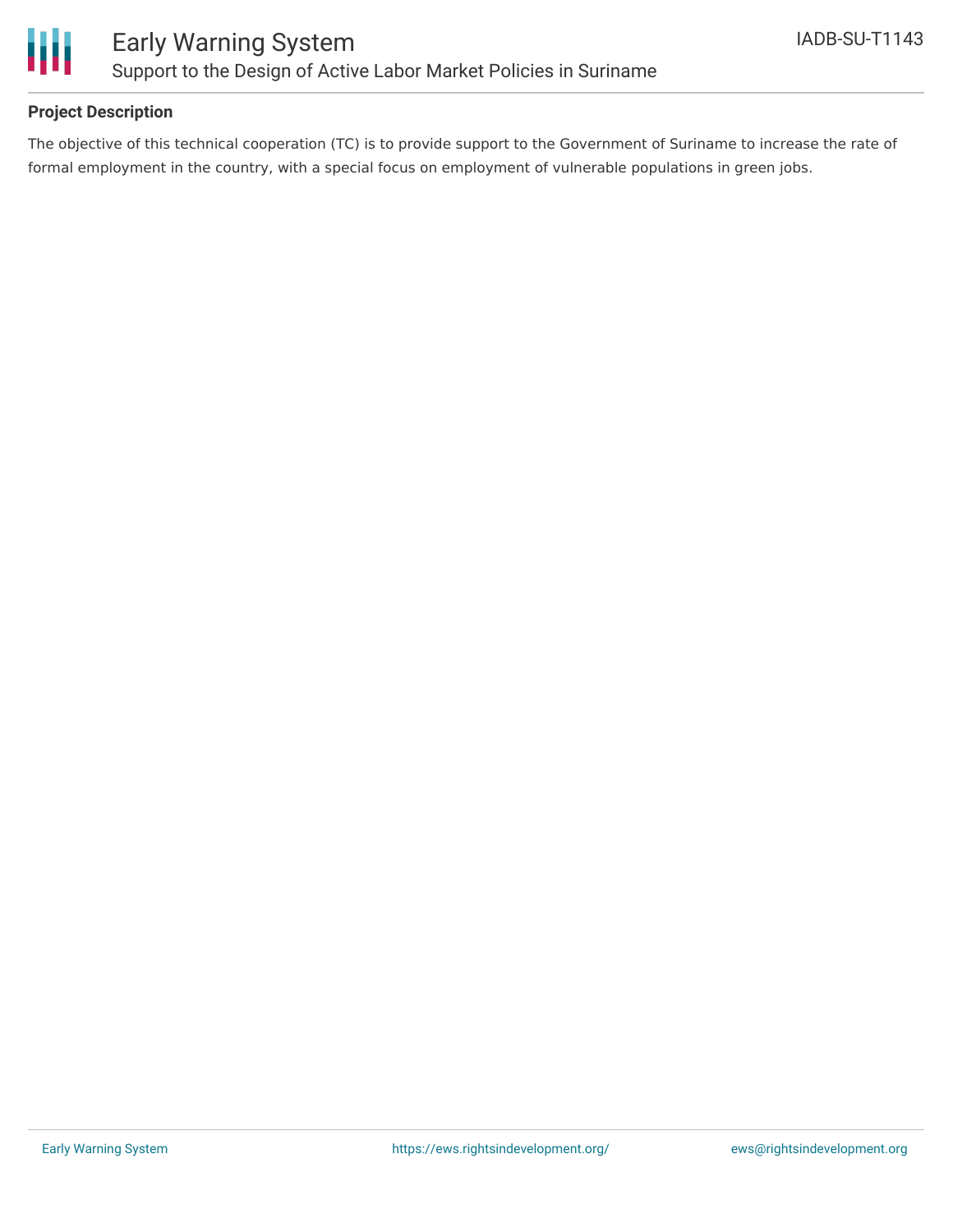

# Early Warning System Support to the Design of Active Labor Market Policies in Suriname

### **Investment Description**

• Inter-American Development Bank (IADB)